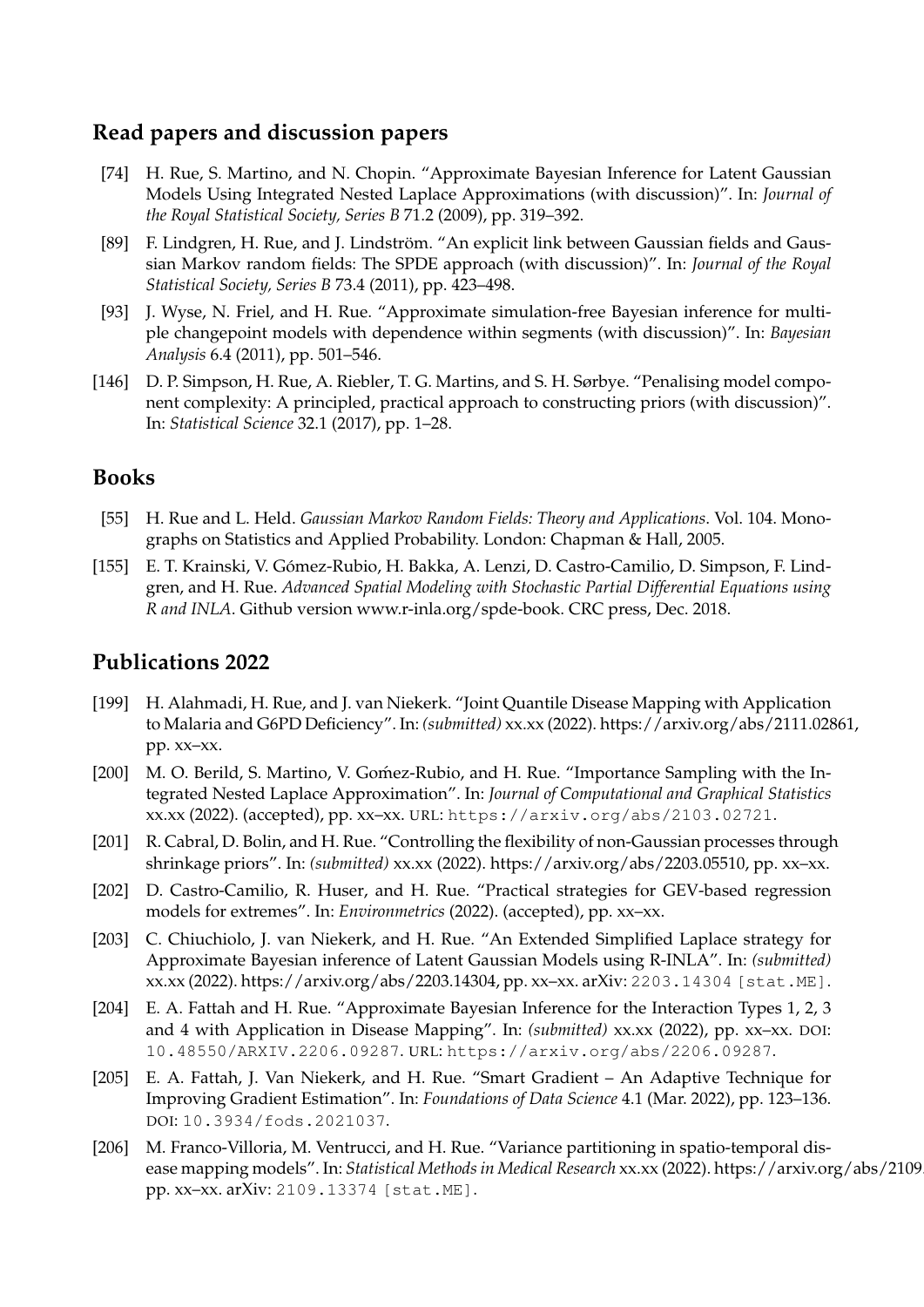- [207] L. Gaedke-Merzhäuser, J. van Niekerk, O. Schenk, and H. Rue. "Parallelized integrated nested Laplace approximations for fast Bayesian inference". In: *(submitted)* (2022). DOI: 10. 48550/ARXIV.2204.04678. URL: https://arxiv.org/abs/2204.04678.
- [208] H. Hammer, A. Yazidi, M. A. Riegler, and H. Rue. "Efficient Quantile Tracking Using an Oracle". In: *Applied Intelligence* xx.xx (2022). (to appear), pp. xx–xx. URL: arXiv : 2004 . 12588.
- [209] F. Lindgren, D. Bolin, and H. Rue. "The SPDE approach for Gaussian and non-Gaussian fields: 10 years and still running". In: *Spatial Statistics* xx.xx (2022). (accepted), pp. xx–xx. DOI: https://doi.org/10.1016/j.spasta.2022.100599. arXiv: 2111.01084 [stat.ME].
- [210] D. Rustand, J. Van Niekerk, E. T. Krainski, H. Rue, and C. Proust-Lima. "Fast and flexible inference approach for joint models of multivariate longitudinal and survival data using Integrated Nested Laplace Approximations". In: *(submitted)* xx.xx (2022). https://arxiv.org/abs/2203.06256, pp. xx–xx.
- [211] J. van Niekerk, E. Krainksi, D. Rustand, and H. Rue. "A new avenue for Bayesian inference with INLA". In: *(submitted)* (2022). URL: https://arxiv.org/abs/2204.06797.
- [212] J. van Niekerk and H. Rue. "Efficient approximate Bayesian inference for complex models with interval censoring using INLA". In: *TBD*. Ed. by TBD. TBD, 2022, pp. xx–xx.
- [213] S. M. Vandeskog, S. Martino, D. Castro-Camilo, and H. Rue. "Modelling short-term precipitation extremes with the blended generalised extreme value distribution". In: *Journal of Agricultural, Biological, and Environmental Statistics* xx.xx (2022). (accepted), pp. xx–xx. URL: arXiv:2105.09062.
- [214] D. Yu, H. Rue, Y. Zhang, X. Wu, X. Wang, J. Qi, S. Li, and G. Li. "The spatiotemporally varying effects of proximity to China's high-speed rail system on county development: a Bayesian spatiotemporal analysis with INLA". In: *Transportation Research Part B* xx.xx (2022), pp. xx–xx.
- [215] Z. Zhang, E. Krainski, P. Zhong, H. Rue, and R. Huser. "Joint Modeling and Prediction of Massive Spatio-Temporal Wildfire Count and Burnt Area Data with the INLA-SPDE Approach'". In: *Extremes (submitted)* xx.xx (2022). https://arxiv.org/abs/2202.06502, pp. xx–xx.

- [182] C. Chiuchiolo, J. van Niekerk, and H. Rue. "Joint Posterior Inference for Latent Gaussian Models with R-INLA". In: *(submitted)* xx.xx (2021). https://arxiv.org/abs/2111.12945, pp. xx– xx. arXiv: 2112.02861 [stat.CO].
- [183] P. de Zea Bermudez, J. M. Marín, H. Rue, and H. Veiga. "Integrated nested Laplace approximations for threshold stochastic volatility models". In: *Econometrics and Statistics* xx.xx (2021). (to appear), pp. xx–xx.
- [184] V. Gómez-Rubio, R. S. Bivand, and H. Rue. "Spatial models using Laplace approximation methods". In: *Handbook of Regional Science*. Ed. by M. M. Fisher and P. Nijkamp. 2nd and extended edition. Berlin, Germany: Springer Nature, 2021, 1943-1959n. DOI: https://doi. org/10.1007/978-3-662-60723-7.
- [185] H. Hammer, A. Yazidi, and H. Rue. "Joint Tracking of Multiple Quantiles Through Conditional Quantiles". In: *Information Sciences* xx.xx (2021). (accepted), pp. xx–xx. URL: http : //arxiv.org/abs//1902.05428.
- [186] H. L. Hammer, A. Yazidi, and H. Rue. "Estimating Tukey Depth Using Incremental Quantile Estimator". In: *Pattern Recognition* xx.xx (2021). to appear (arxiv:1911.00797), pp. xx–xx.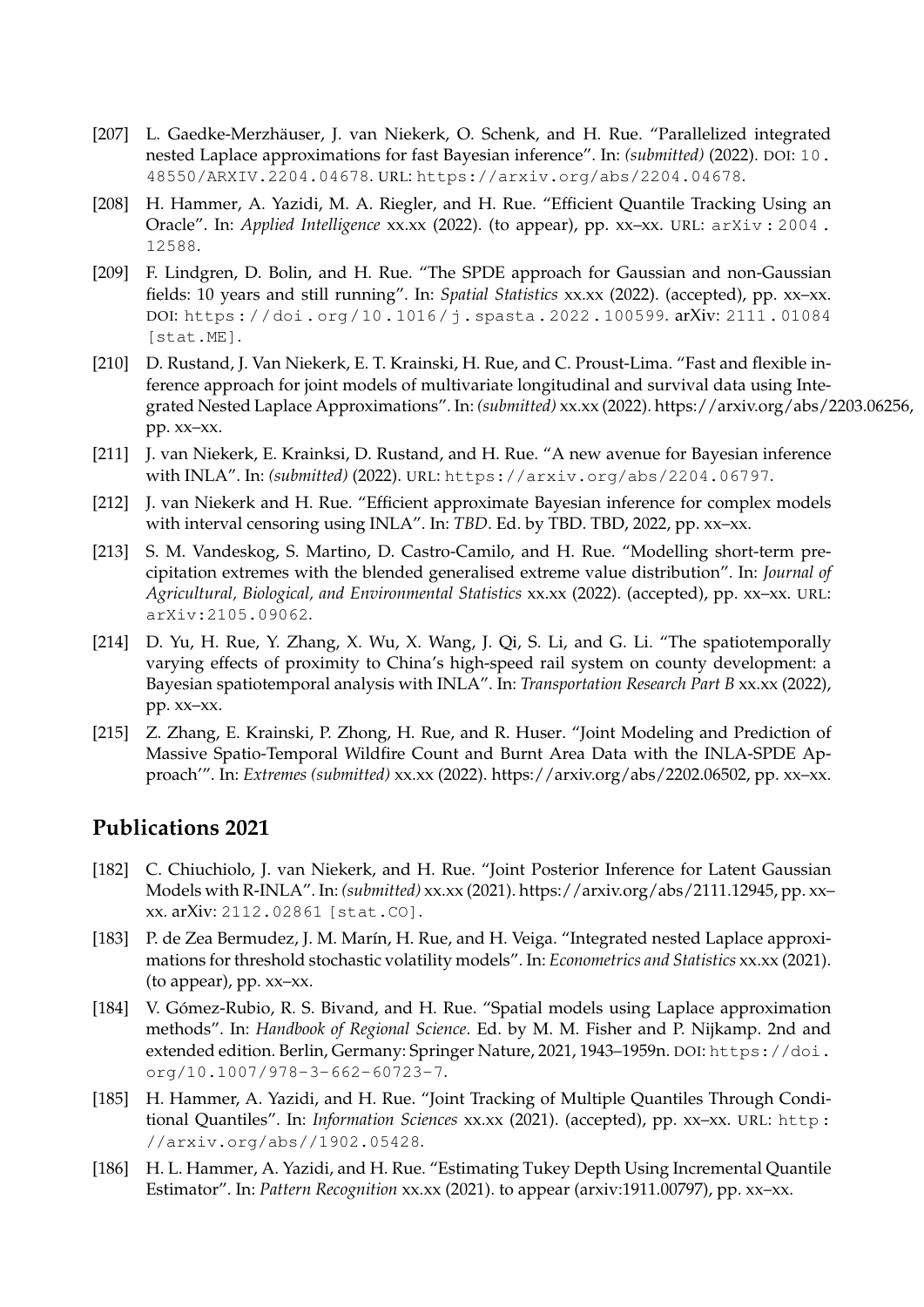- [187] S. Hunanyan, H. Rue, M. Plummer, and M. Roos. "Quantification of empirical determinacy: the impact of likelihood weighting on posterior location and spread in Bayesian metaanalysis estimated with JAGS and INLA". In: *(submitted)* xx.xx (2021). https://arxiv.org/abs/2109.11870, pp. xx–xx. arXiv: 2109.11870 [stat.ME].
- [188] M. E. Khan and H. Rue. "The Bayesian Learning Rule". In: *Submitted* (Month 2021). http://arxiv.org/abs/ pp. xx–xx.
- [189] R. Lowe, S. A. Lee, K. M. O'Reilly, O. J. Brady, L. Bastos, G. Carrasco-Escobar, . de Castro Catão, F. J. Colón-González, C. Barcellos, M. Sá Carvalho, M. Blangiardo, H. Rue, and A. Gasparrini. "Combined effects of hydrometeorological hazards and urbanisation on dengue risk in Brazil: A spatiotemporal modelling study". In: *The Lancet Planetary Health* 5.4 (2021), e209–e219. ISSN: 2542-5196. DOI: https : / / doi . org / 10 . 1016 / S2542 - 5196(20 ) 30292 - 8. URL: https : / / www . sciencedirect . com / science / article / pii / S2542519620302928.
- [190] S. Pereira, K. F. Turkman, L. Correia, and H. Rue. "Unemployment estimation: Spatial point referenced methods and models". In: *Spatial Statistics* 41 (2021), p. 100345. ISSN: 2211-6753. DOI: https://doi.org/10.1016/j.spasta.2019.01.004. URL: https://www. sciencedirect.com/science/article/pii/S2211675318301623.
- [191] Z. C. Quiroz, M. O. Prates, D. K. Dey, and H. Rue. "Fast Bayesian inference of Block Nearest Neighbor Gaussian process for large data". In: *submitted* xx.xx (xx 2021). xx, pp. xx–xx. URL: https://arxiv.org/abs/1908.06437.
- [192] M. Roos, S. Hunanyan, H. Bakka, and H. Rue. "Sensitivity and identification quantification by a relative latent model complexity perturbation in Bayesian meta-analysis". In: *Biometric Journal* xx.xx (2021), pp. xx–xx. DOI: https://doi.org/10.1002/bimj.202000193.
- [193] S. H. Sørbye, P. G. Nicolau, and H. Rue. "Model-based bias correction for short AR(1) and AR(2) processes". In: *Statistical Inference for Stochastic Processes* xx.xx (xx 2021). (accepted), pp. xx–xx.
- [194] J. Van Niekerk, H. Bakka, and H. Rue. "A principled distance-based prior for the shape of the Weibull model". In: *Statistics & Probability Letters xx.xx* (2021). (arXiv:2002.06519, to appear), pp. xx–xx.
- [195] J. van Niekerk, H. Bakka, and H. Rue. "Stable non-linear generalized Bayesian joint models for survival-longitudinal data". In: *Sankhya A xx.xx* (2021), pp. xx-xx. DOI: https://doi. org/10.1007/s13171-020-00233-0.
- [196] J. van Niekerk, H. Bakka, H. Rue, and O. Schenk. "New frontiers in Bayesian modeling using the INLA package in R". In: *Journal of Statistical Software* 100.2 (2021), pp. 1–28. DOI: 10 . 18637/jss.v100.i02.
- [197] J. van Niekerk and H. Rue. "Correcting the Laplace Method with Variational Bayes". In: *(submitted)* xx.xx (2021). https://arxiv.org/abs/2111.12945, pp. xx–xx. arXiv: 2111.12945 [stat.ME].
- [198] J. van Niekerk and H. Rue. "Skewed probit regression Identifiability, contraction and reformulation". In: *REVSTAT* 19.1 (Jan. 2021). https://www.ine.pt/revstat/pdf/REVSTAT\_v19 n1-01.pdf, pp. 1–22.

[171] H. Bakka, E. Krainski, D. Bolin, H. Rue, and F. Lindgren. "The diffusion-based extension of the Matérn field to space-time". In: *(arxiv report)* xx.xx (2020). (not yet submitted), pp. xx–xx. URL: arXiv:2006.04917.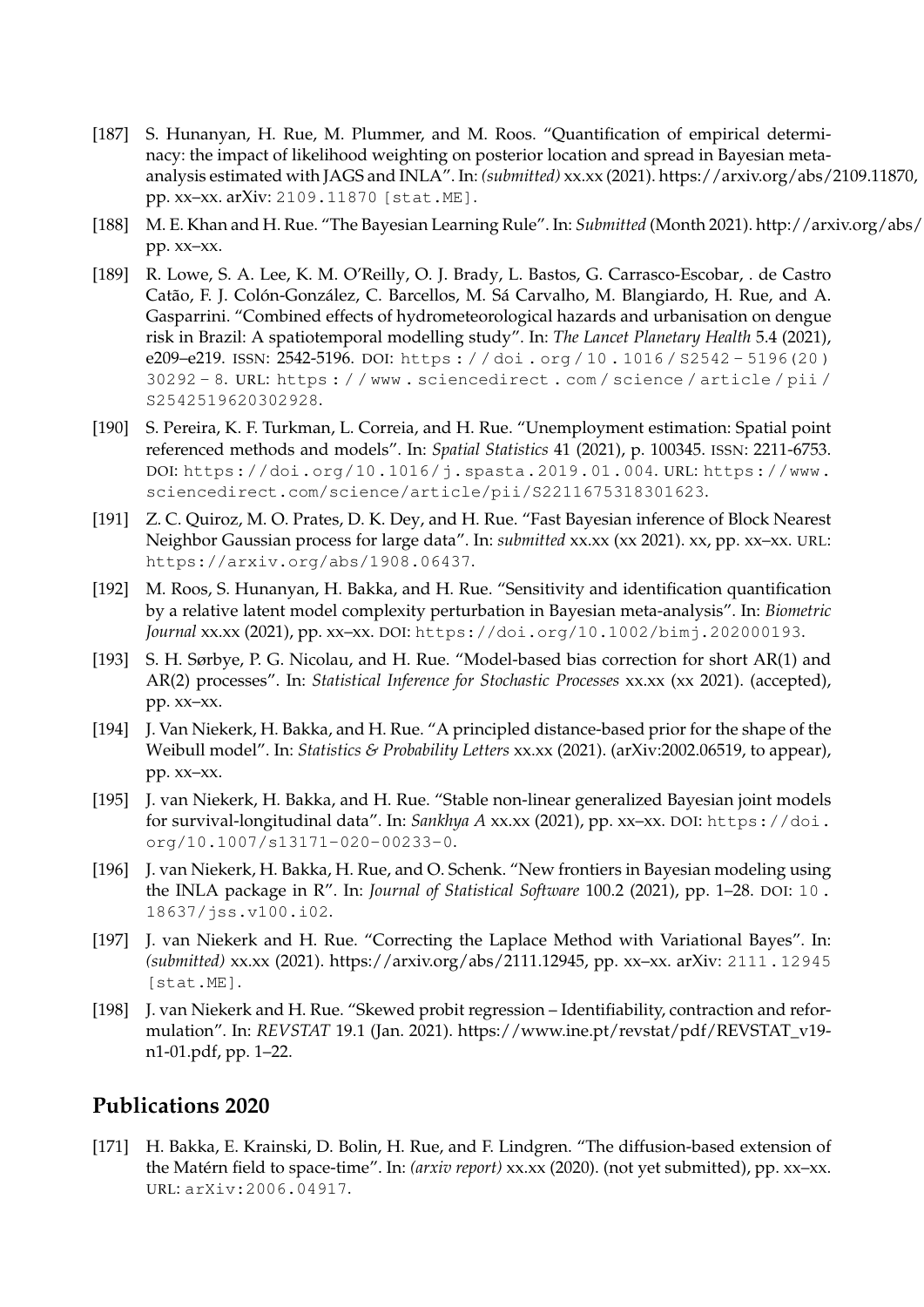- [172] P. T. Brown, C. Joshi, S. Joe, and H. Rue. "A Novel Method of Marginalisation using Low Discrepancy Sequences for Integrated Nested Laplace Approximations". In: *Computational Statistics & Data Analysis* xx.xx (2020). (accepted, arxiv:1911.09880), pp. xx–xx.
- [173] G. A. Fuglstad, I. G. Hem, A. Knight, H. Rue, and A. Riebler. "Intuitive joint priors for variance parameters". In: *Bayesian Analysis* xx.xx (2020). (to appear), pp. xx–xx. DOI: 10.1214/ 19-BA1185. URL: https://doi.org/10.1214/19-BA1185.
- [174] V. Gómez-Rubio, R. S. Bivand, and H. Rue. "Bayesian model averaging with the integrated nested Laplace approximation". In: *Econometrics* xx.xx (xx 2020). accepted, pp. xx–xx.
- [175] G. Konstantinoudis, D. Schuhmacher, H. Rue, and B. Spycher. "Discrete versus continuous domain models for disease mapping". In: *Spatial and Spatio-temporal Epidemiology* 32.Feb (2020). DOI: https://doi.org/10.1016/j.sste.2019.100319.
- [176] T. D. Meehan, N. L. Michel, and H. Rue. "Estimating Animal Abundance with N-Mixture Models Using the R-INLA package for R". In: *Journal of Statistical Software* 95.2 (2020), p. 10016. DOI: 10.18637/jss.v095.i02.
- [177] E. Myrvoll-Nilsen, S. H. Sørbye, H. Fredriksen, H. Rue, and M. Rypdal. "Statistical estimation of global surface temperature response to forcing under the assumption of temporal scaling". In: *Earth System Dynamics* 11.2 (2020), pp. 329–345. DOI: 10.5194/esd-11-329-2020. URL: https://www.earth-syst-dynam.net/11/329/2020/.
- [178] S. Peluso, A. Mira, H. Rue, N. J. Tierney, C. Benvenuti, R. Cianella, M. L. Caputo, and A. Auricchio. "A Bayesian spatio-temporal statistical analysis of Out-of-Hospital Cardiac Arrests". In: *Biometrical Journal* xx.xx (2020). to appear, pp. xx–xx.
- [179] S. Pereira, K.F. Turkman, L. Correia, and H. Rue. "Spatio-temporal models for georeferenced unemployment data". In: *Spatial Statistics* 40 (2020). Space-Time Modeling of Rare Events and Environmental Risks: METMA Conference, p. 100363. ISSN: 2211-6753. DOI: https:// doi.org/10.1016/j.spasta.2019.100363. URL: https://www.sciencedirect. com/science/article/pii/S221167531830246X.
- [180] D. Rustand, J. Van Niekerk, H. Rue, C. Tournigand, V. Rondeau, and L. Briollais. "Bayesian Estimation of Two-Part Joint Models for a Longitudinal Semicontinuous Biomarker and a Terminal Event with R-INLA: Interests for Cancer Clinical Trial Evaluation". In: *Biometrics* xx.xx (xx 2020). arxiv.org/abs/2010.13704, pp. xx–xx.
- [181] J. van Niekerk, H. Bakka, and H. Rue. "Competing risks joint models using R-INLA". In: *Statistical Modelling* xx.xx (2020). accepted (arXiv:1909.01637), pp. xx–xx.

- [158] H. Bakka, J. Vanhatalo, J. Illian, D. Simpson, and H. Rue. "Non-stationary Gaussian models with physical barriers". In: *Spatial Statistics* 29.March (2019), pp. 268–288. DOI: https:// doi.org/10.1016/j.spasta.2019.01.002.
- [159] D. Castro-Camilo, R. Huser, and H. Rue. "A spliced Gamma-Generalized Pareto model for short-term extreme wind speed probabilistic forecasting". In: *Journal of Agricultural, Biological and Environmental Statistics* 24.3 (2019), pp. 517–534. DOI: 10.1007/s13253-019-00369 z. URL: https://doi.org/10.1007/s13253-019-00369-z.
- [160] M. Franco-Villoria, M. Ventrucci, and H. Rue. "Bayesian varying coefficient models using PC priors". In: *Electronic Journal of Statistics* 13.2 (2019), pp. 5334–5359. ISSN: 1935-7524. DOI: 10.1214/19-EJS1653.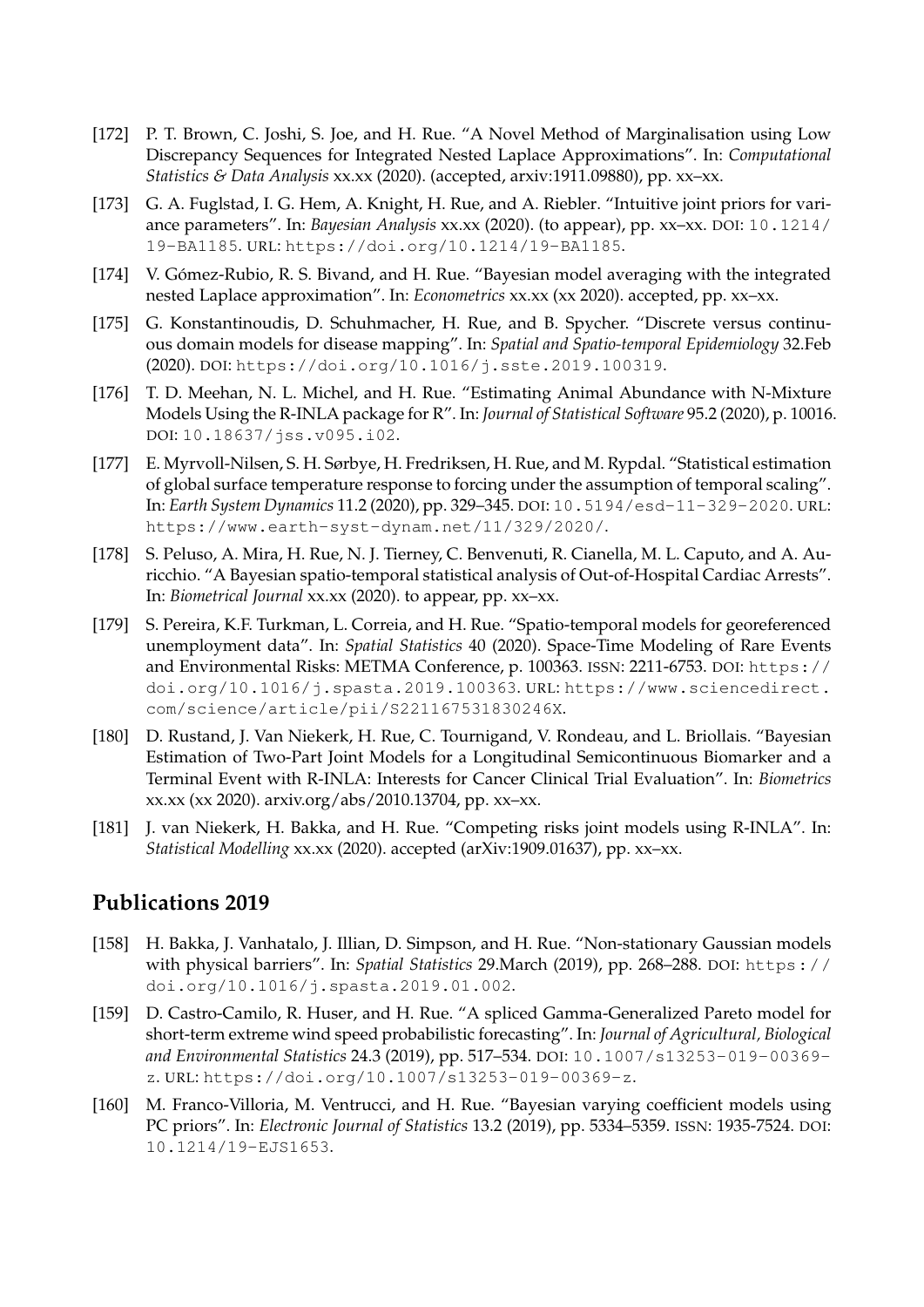- [161] G. Gopalan, B. Hrafnkelsson, C. K. Wikle, H. Rue, G. Aðalgeirsdóttir, A. H. Jarosch, and F. Pálsson. "A Hierarchical Spatio-Temporal Statistical Model for Physical Systems". In: *Journal of Agricultural, Biological, and Environmental Statistics* 24.4 (Dec. 2019), pp. 669–692.
- [162] H. L. Hammer, A. Yazidi, and H. Rue. "Tracking of Multiple Quantiles in Dynamically Varying Data Streams". In: *Pattern Analysis and Applications* (2019). ISSN: 1433-755X. DOI: 10 . 1007/s10044- 019- 00778- 3. URL: https://doi.org/10.1007/s10044- 019- 00778-3.
- [163] A. Lenzi, S. Castruccio, H. Rue, and M. Genton. "Improving Bayesian Local Spatial Models in Large Data Sets". In: *Journal of Computational and Graphical Statistics* xx.xx (2019). (in revision) arXiv:1907.06932, pp. xx–xx.
- [164] T. D. Meehan, N. L. Michel, and H. Rue. "Spatial modeling of Audubon Christmas Bird Counts reveals fine-scale patterns and drivers of relative abundance trends". In: *Ecosphere* 10.4 (2019). Article e02707. DOI: 10.1002/ecs2.2707.
- [165] M. Nadifar, H. Baghishani, A. Fallah, and H. Rue. "Statistical modeling of groundwater quality assessment in Iran using a flexible Poisson likelihood". In: *()* xx.xx (2019). submitted (arXiv:1908.02344), pp. xx–xx.
- [166] T. Padellini and H. Rue. "Model-aware Quantile Regression for Discrete Data". In: arXiv:1804.03714 (2019). (submitted).
- [167] K. Seppä, H. Rue, T. Hakulinen, E. Läärä, M. J. Sillanpää, and J. Pitkäniemi. "Estimating multilevel regional variation in excess mortality of cancer patients using integrated nested Laplace approximation". In: *Statistics in Medicine* 38.5 (2019), pp. 778–791. DOI: https:// doi.org/10.1002/sim.8010.
- [168] S. H. Sørbye, J. B. Illian, D. P. Simpson, D. Burslem, and H. Rue. "Careful prior specification avoids incautious inference for log-Gaussian Cox point processes". In: *Journal of the Royal Statistical Society, Series C* 68.3 (2019), pp. 543–564. DOI: 10.1111/rssc.12321.
- [169] S. H. Sørbye, E. Myrvoll-Nilsen, and H. Rue. "An approximate fractional Gaussian noise model with O(n) computational cost". In: *Statistics and Computing* 29.4 (2019), pp. 821–833. DOI: 10.1007/s11222-018-9843-1. URL: https://doi.org/10.1007/s11222- 018-9843-1.
- [170] Y. R. Yue, D. Bolin, H. Rue, and X. Wang. "Bayesian Generalized Two-way ANOVA Modeling for Functional Data Using INLA". In: *Statistica Sinica* 29.2 (2019), pp. 741–767. DOI: https: //doi.org/10.5705/ss.202016.0055.

- [149] H. Bakka, H. Rue, G. A. Fuglstad, A. Riebler, D. Bolin, J. Illian, E. Krainski, D. Simpson, and F. Lindgren. "Spatial modelling with R-INLA: A review". In: *WIREs Computational Statistics* 10:e1443.6 (2018). (Invited extended review). DOI: 10.1002/wics.1443.
- [150] H. C. Bakka, D. Castro-Camilo, M. Franco-Villoria, A. Freni-Sterrantino, R. Huser, T. Opitz, and H. Rue. "Discussion contribution to the Paper by Yao, Vehtari, Simpson and Gelman: Using Stacking to Average Bayesian Predictive Distributions". In: *Bayesian Analysis* 13.3 (2018), pp. 982–985.
- [151] A. Freni-Sterrantino, M. Ventrucci, and H. Rue. "A note on intrinsic Conditional Autoregressive models for disconnected graphs". In: *Spatial and Spatio-temporal Epidemiology* 26.August (2018), pp. 25–34.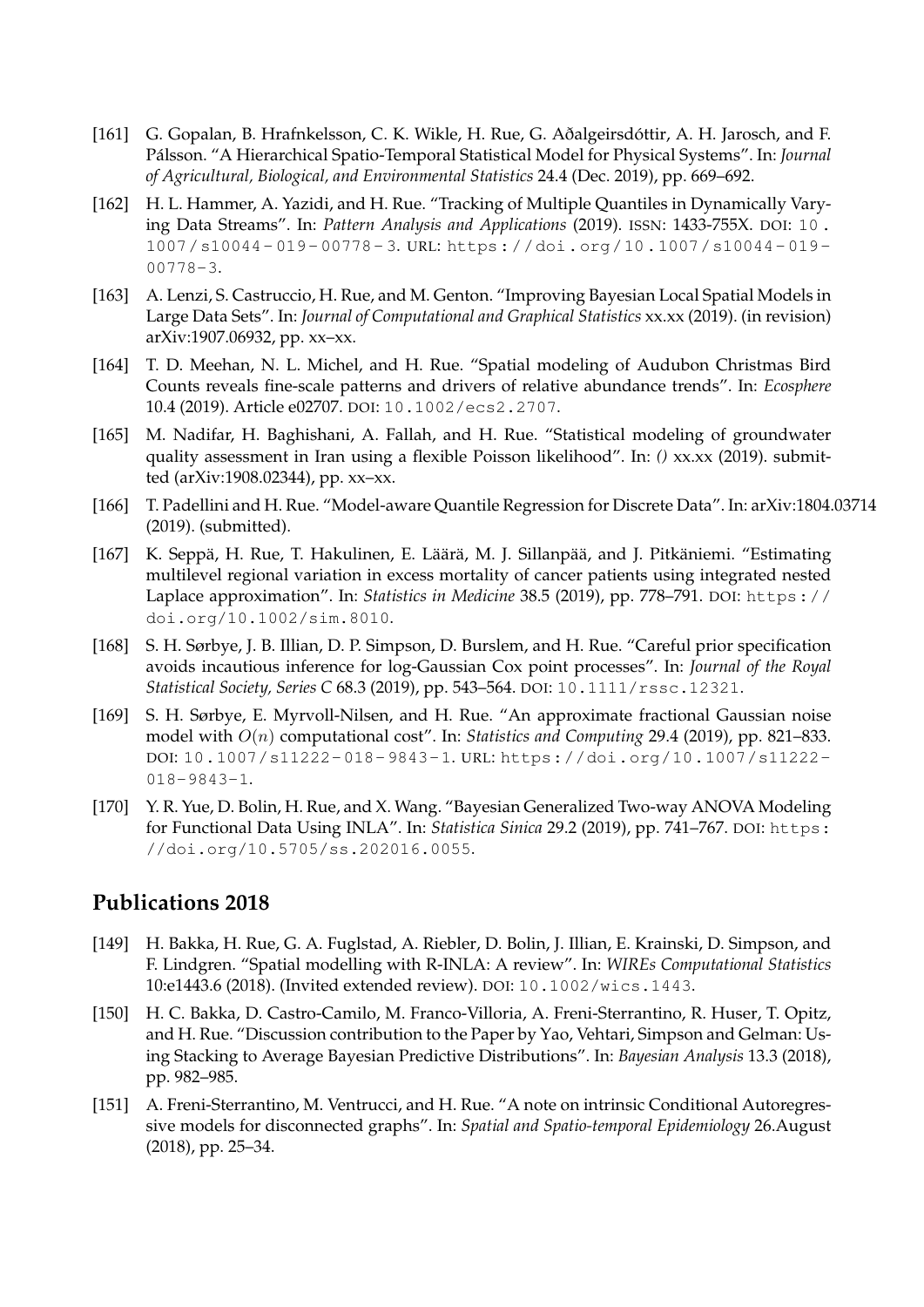- [152] G. A. Fuglstad, D. Simpson, F. Lindgren, and H. Rue. "Constructing Priors that Penalize the Complexity of Gaussian Random Fields". In: *Journal of the American Statistical Association* 0.0 (2018), pp. 1–8. DOI: 10.1080/01621459.2017.1415907. URL: https://doi.org/10. 1080/01621459.2017.1415907.
- [153] V. Gómez-Rubio and H. Rue. "Markov Chain Monte Carlo with the Integrated Nested Laplace Approximation". In: *Statistics and Computing* 28.5 (2018), pp. 1033–1051. DOI: https : / / doi.org/10.1007/s11222-017-9778-y.
- [154] H. L. Hammer, A. Yazidi, and H. Rue. "A New Quantile Tracking Algorithm Using a Generalized Exponentially Weighted Average of Observations". In: *Applied Intelligence* (2018). DOI: https://doi.org/10.1007/s10489-018-1335-7.
- [155] E. T. Krainski, V. Gómez-Rubio, H. Bakka, A. Lenzi, D. Castro-Camilio, D. Simpson, F. Lindgren, and H. Rue. *Advanced Spatial Modeling with Stochastic Partial Differential Equations using R and INLA*. Github version www.r-inla.org/spde-book. CRC press, Dec. 2018.
- [156] T. Opitz, R. Huser, H. Bakka, and H. Rue. "INLA goes extreme: Bayesian tail regression for the estimation of high spatio-temporal quantiles". In: *Extremes* 21.3 (2018), pp. 441–462. DOI: https://doi.org/10.1007/s10687-018-0324-x.

- [143] E. Ferkingstad, L. Held, and H. Rue. "Fast and accurate Bayesian model criticism and conflict diagnostics using R-INLA". In: *Stat* 6.1 (2017), pp. 331–344. ISSN: 2049-1573. DOI: 10.1002/ sta4.163. URL: http://dx.doi.org/10.1002/sta4.163.
- [144] J. Guo, A. Riebler, and H. Rue. "Bayesian bivariate meta-analysis of diagnostic test studies with interpretable priors". In: *Statistics in Medicine* 36.19 (2017), pp. 3039–3058.
- [145] H. Rue, A. Riebler, S. H. Sørbye, J. B. Illian, D. P. Simpson, and F. K. Lindgren. "Bayesian Computing with INLA: A Review". In: *Annual Reviews of Statistics and Its Applications* 4.March (2017), pp. 395–421. DOI: 10.1146/annurev-statistics-060116-054045.
- [146] D. P. Simpson, H. Rue, A. Riebler, T. G. Martins, and S. H. Sørbye. "Penalising model component complexity: A principled, practical approach to constructing priors (with discussion)". In: *Statistical Science* 32.1 (2017), pp. 1–28.
- [148] Y. Yuan, F. E. Bachl, D. L. Borchers, F. Lindgren, J. B. Illian, S. T. Buckland, H. Rue, and T. Gerrodette. "Point Process Models for Spatio-Temporal Distance Sampling Data from a Large-scale Survey of Blue Whales". In: *Annals of Applied Statistics* 11.4 (2017), pp. 2270–2297.

- [137] C. Bauer, J. Wakefield, H. Rue, S. Self, Z. Feng, and Y. Wang. "Bayesian Penalized Spline Models for the Analysis of Spatio-Temporal Count Data". In: *Statistics in Medicine* 35.11 (2016), pp. 1848–1865. DOI: 10.1002/sim.6785.
- [138] A. Riebler, S. H. Sørbye, D. Simpson, and H. Rue. "An intuitive Bayesian spatial model for disease mapping that accounts for scaling". In: *Statistical Methods in Medical Research* 25.4 (2016), pp. 1145–1165.
- [139] D. Simpson, J. Illian, F. Lindgren, S. Sørbye, and H. Rue. "Going off grid: Computational efficient inference for log-Gaussian Cox processes". In: *Biometrika* 103.1 (2016), pp. 1–22. DOI: 10.1093/biomet/asv064.
- [140] M. Ventrucci and H. Rue. "Penalized complexity priors for degrees of freedom in Bayesian P-splines". In: *Statistical Modelling* 16.6 (2016), pp. 429–453.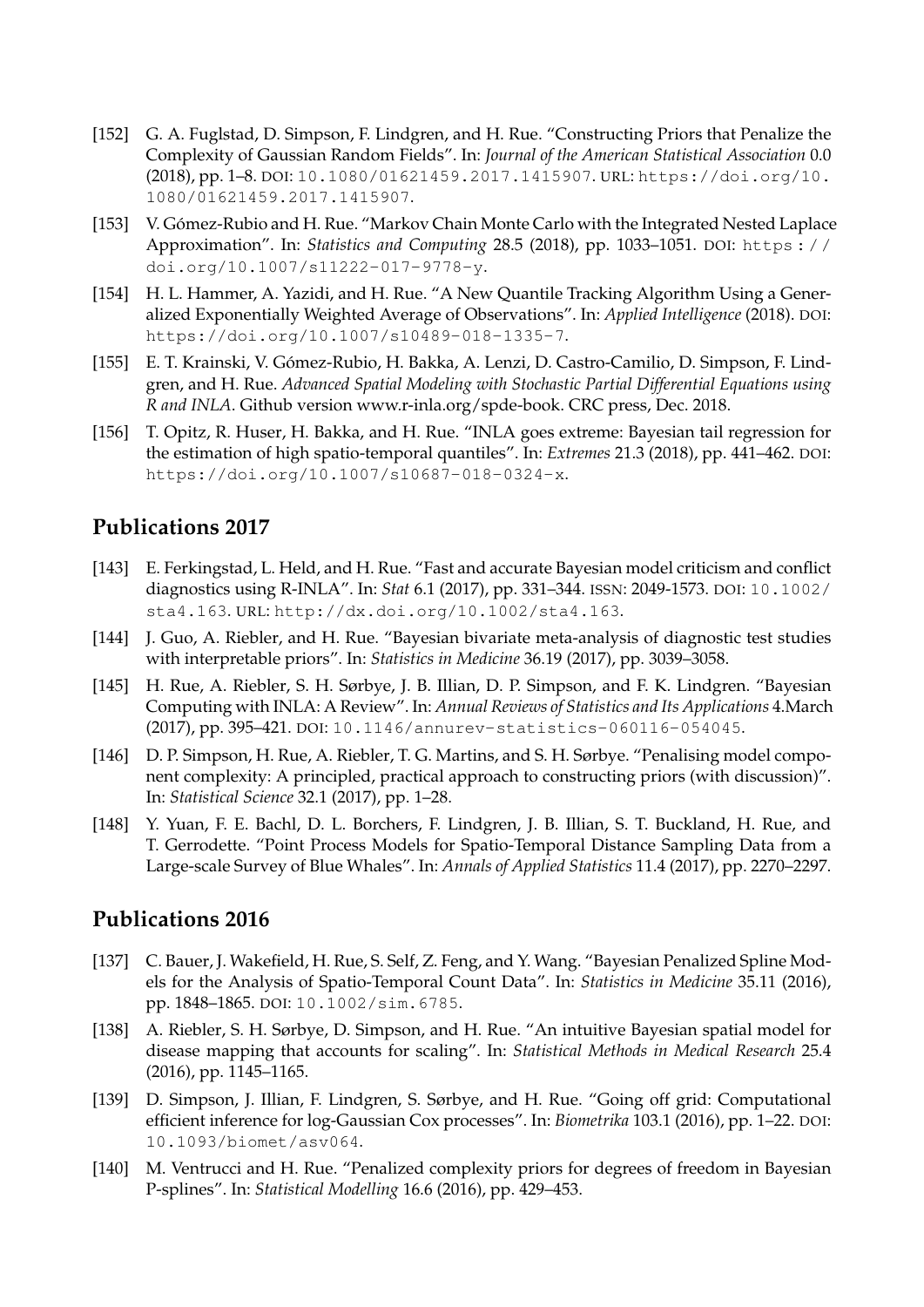- [141] Y. Yuan, S. T. Buckland, J. B. Illian, H. Rue, and P. G. Fernandes. "Quantifying temporal turnover in the diversity of the North Sea demersal fish community and how it varies spatially". In: *TBD* xx.xx (2016). (submitted), pp. xx–xx.
- [142] H. Zareifard, H. Rue, M. J. Khaledi, and F. Lindgren. "A skew Gaussian decomposable graphical model". In: *Journal of Multivariate Analysis* 145.March (2016), pp. 58–72.

- [127] R. S. Bivand, V. Gómez-Rubio, and H. Rue. "Spatial Data Analysis with R-INLA with Some Extensions". In: *Journal of Statistical Software* 63.20 (2015), pp. 1–31.
- [128] E. Ferkingstad and H. Rue. "Improving the INLA approach for approximate Bayesian inference for latent Gaussian models". In: *Electronic Journal of Statistics* 9 (2015), pp. 2706–2731. DOI: 10.1214/15-EJS1092.
- [129] G. A. Fuglstad, F. Lindgren, D. Simpson, and H. Rue. "Exploring a New Class of Nonstationary Spatial Gaussian Random Fields with Varying Local Anisotropy". In: *Statistica Sinica* 25.1 (2015). Special issue of Spatial and Temporal Data Analysis, pp. 115–133.
- [130] G. A. Fuglstad, D. Simpson, F. Lindgren, and H. Rue. "Does non-stationary spatial data always require non-stationary random fields?" In: *Spatial Statistics* 14, Part C (2015), pp. 505– 531.
- [131] V. Gómez-Rubio, R. Bivand, and H. Rue. "A New Latent Class to Fit Spatial Econometrics Models With Integrated Nested Laplace Approximations". In: *Procedia Envionmental Sciences* 27 (2015), pp. 116–118.
- [132] F. Lindgren and H. Rue. "Bayesian Spatial Modelling with R-INLA". In: *Journal of Statistical Software* 63.19 (2015), pp. 1–25.
- [133] S. Muff, A. Riebler, H. Rue, P. Saner, and L. Held. "Bayesian analysis of measurement error models using integrated nested Laplace approximations". In: *Journal of the Royal Statistical Society, Series C* 64.2 (2015), pp. 231–252.
- [134] Z. Quiroz, M. O. Prates, and H. Rue. "A Bayesian Approach to estimate the biomass of anchovies in the coast of Perú". In: *Biometrics* 71.1 (2015), pp. 208–217.
- [135] M. Roos, T. G. Martins, L. Held, and H. Rue. "Sensitivity analysis for Bayesian hierarchical models". In: *Bayesian Analysis* 10.2 (2015), pp. 321–349.
- [136] D. Simpson, F. Lindgren, and H. Rue. "Beyond the Valley of the Covariance Function". In: *Statistical Science* 30.2 (2015). (Discussion contribution to the article "Cross-Covariance Functions for Multivariate Geostatistics" by M. G. Genton and W. Kleiber), pp. 164–166.

- [121] R. S. Bivand, V. Gómez-Rubio, and H. Rue. "Approximate Bayesian Inference for Spatial Econometrics Models". In: *Spatial Statistics* 9 (2014), pp. 146–165.
- [122] V. Gómez-Rubio, R. S. Bivand, and H. Rue. "Spatial Models Using Laplace Approximation Methods". In: *Handbook of Regional Science*. Ed. by M. Fischer and P. Nijkamp. Berlin, Heidelberg: Springer Berlin Heidelberg, 2014, pp. 1401–1417.
- [123] H. Jiang, P. E. Brown, H. Rue, and S. Shimakura. "Geostatistical survival models for environmental risk assessment with large retrospective cohorts". In: *Journal of the Royal Statistical Society, Series A* 177.3 (2014), pp. 679–695.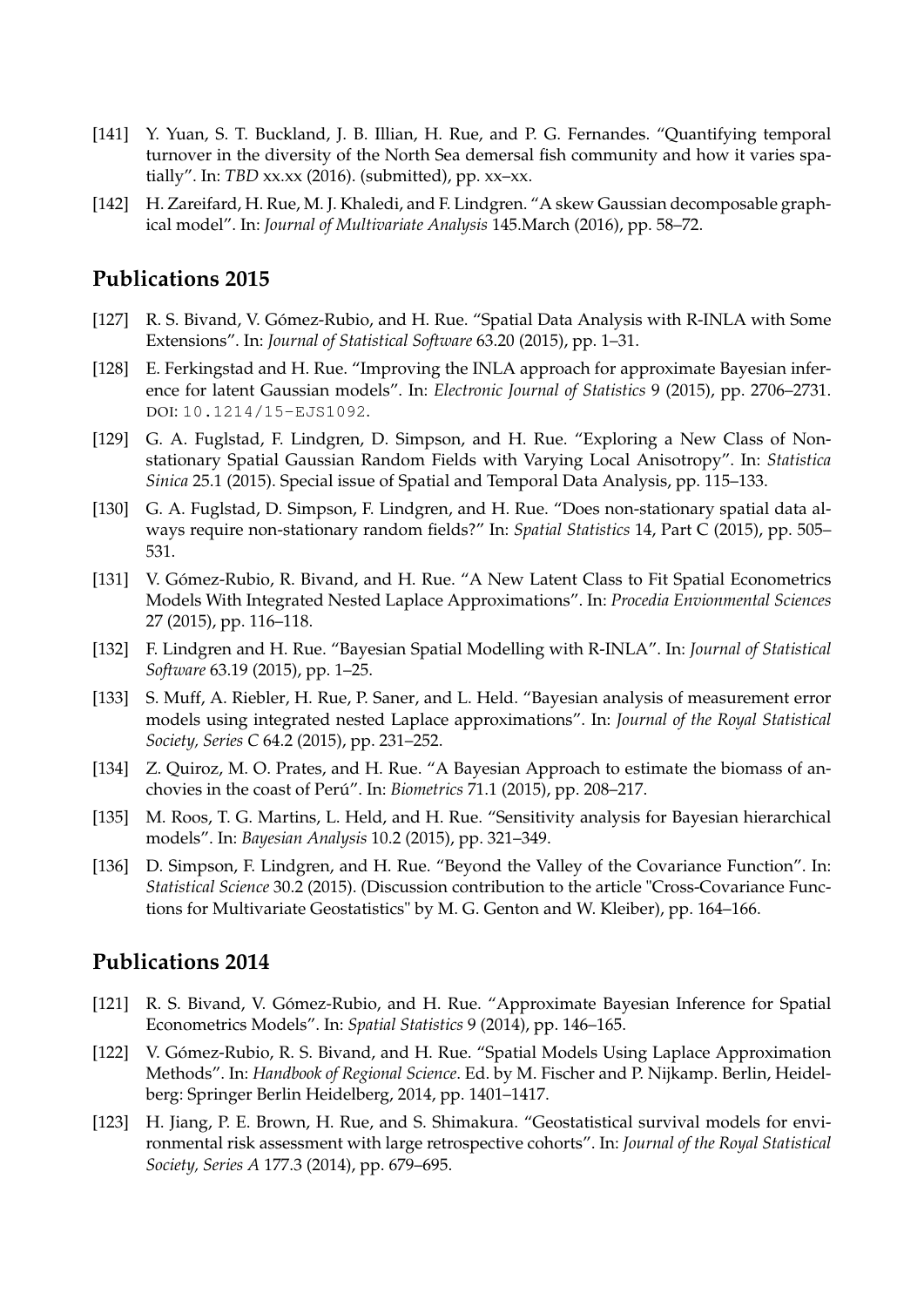- [124] T. G. Martins and H. Rue. "Extending INLA to a class of near-Gaussian latent models". In: *Scandinavian Journal of Statistics* 41.4 (2014), pp. 893–912.
- [125] S. H. Sørbye and H. Rue. "Scaling intrinsic Gaussian Markov random field priors in spatial modelling". In: *Spatial Statistics* 8.3 (2014), pp. 39–51.
- [126] Y. R. Yue, D. Simpson, F. Lindgren, and H. Rue. "Bayesian Adaptive Smoothing Spline using Stochastic Differential Equations". In: *Bayesian Analysis* 9.2 (2014), pp. 397–424.

- [110] A. Alvaro-Meca, R. Akerkar, M. Alvarez-Bartolome, R. Gil-Prieto, H. Rue, and A. Gil de Miguel. "Factors Involved in Health Related Transitions After Curative Resection for Pancreatic Cancer 10 Year Experience: A Multi State Model". In: *Cancer Epidemiology* 37.1 (2013), pp. 91–96.
- [111] M. Blangiardo, M. Cameletti, G. Baio, and H. Rue. "Spatial and Spatio-temporal models with R-INLA". In: *Spatial and Spatio-Temporal Epidemiology* 3.December (2013), pp. 39–55.
- [112] M. Cameletti, F. Lindgren, D. Simpson, and H. Rue. "Spatio-temporal modeling of particulate matter concentration through the SPDE approach". In: *Advances in Statistical Analysis* 97.2 (2013), pp. 109–131.
- [113] X. Hu, F. Lindgren, D. Simpson, and H. Rue. *Multivariate Gaussian Random Fields with Oscillating Covariance Functions using Systems of Stochastic Partial Differential Equations*. arXiv:1307.1384. Department of mathematical sciences, NTNU, Norway, 2013.
- [114] X. Hu, D. Simpson, F. Lindgren, and H. Rue. *Multivariate Gaussian Random Fields Using Systems of Stochastic Partial Differential Equations*. arXiv:1307.1379. Department of mathematical sciences, NTNU, Norway, 2013.
- [115] X. Hu, D. Simpson, and H. Rue. *Specifying Gaussian Markov Random Fields with Incomplete Orthogonal Factorization using Givens Rotations*. arXiv:1307.1368. Department of mathematical sciences, NTNU, Norway, 2013.
- [116] X. Hu, I. Steinsland, D. Simpson, S. Martino, and H. Rue. *Spatial Modelling of Temperature and Humidity using Systems of Stochastic Partial Differential Equations*. arXiv:1307.1402. Department of mathematical sciences, NTNU, Norway, 2013.
- [117] T. G. Martins and H. Rue. *Prior for flexibility parameters: the Student's t case*. Technical report S8-2013. Department of mathematical sciences, NTNU, Norway, 2013.
- [118] T. G. Martins, D. Simpson, F. Lindgren, and H. Rue. "Bayesian computing with INLA: New features". In: *Computational Statistics & Data Analysis* 67 (2013), pp. 68–83.
- [119] L. Serra, M. Saez ad J. Mateu, D. Varga, P. Juan, C. Dias-Ávalos, and H. Rue. "Spatio-temporal log-Gaussian Cox processes for modelling wildfire occurrence: the case of Catalonia, 1994- 2008". In: *Environmental and Ecological Statistics* 21.3 (2013), pp. 531–563.
- [120] M. A. Van De Wiel, G. G. R. Leday, L. Pardo, H. Rue, A. W. van der Vaart, and W. N. van Wieringen. "Bayesian analysis of high-dimensional RNA sequencing data: estimating priors for shrinkage and multiplicity correction". In: *Biostatistics* 14.1 (2013), pp. 113–128.

# **Publications 2012**

[95] R. Akerkar, S. Martino, and H. Rue. *Approximate Bayesian inference for nonhomogeneous Poisson processes with application to survival analysis*. Technical report 3. Department of mathematical sciences, Norwegian University of Science and Technology, 2012.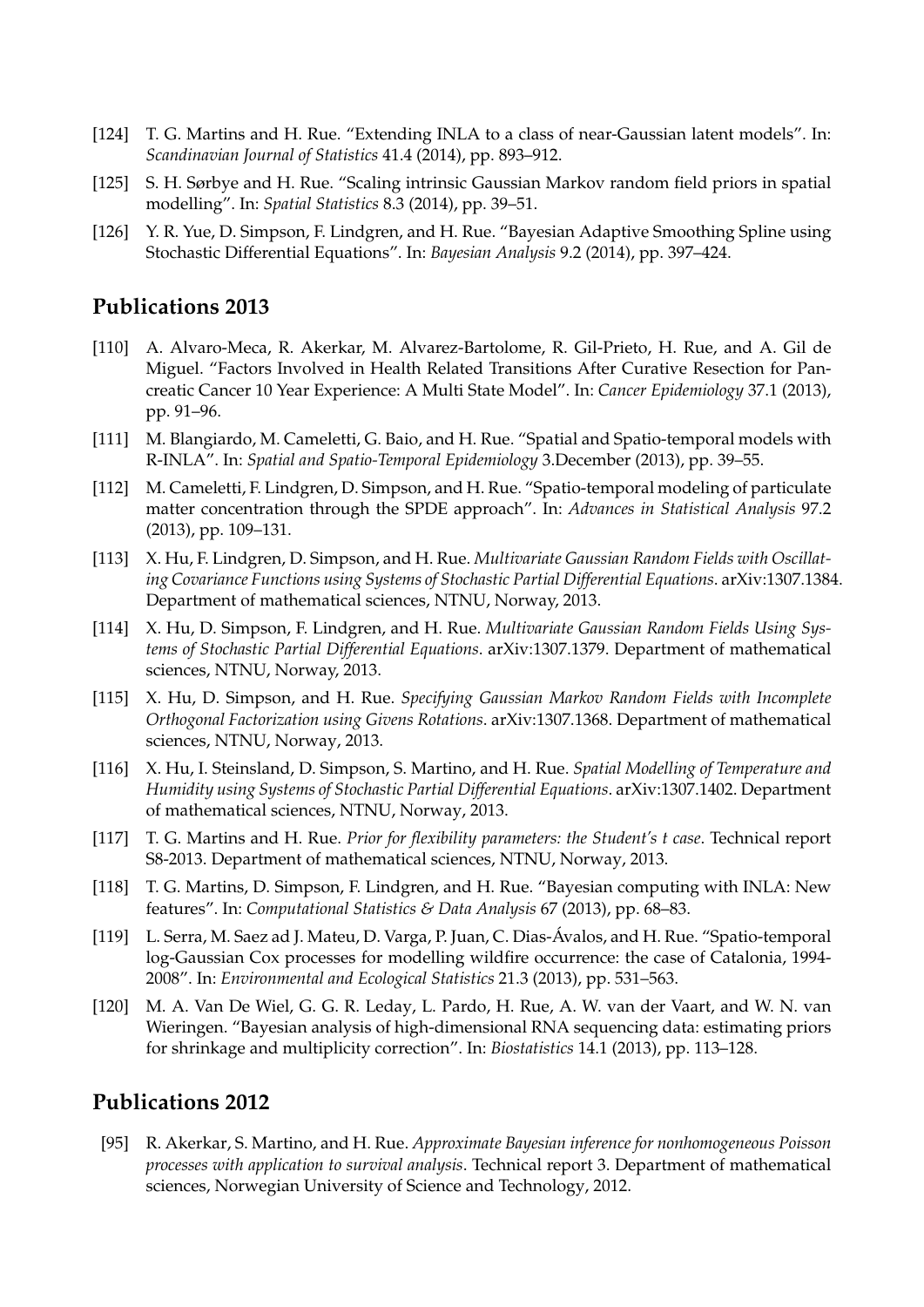- [96] H. Baghishani, H. Rue, and M. Mohammadzadeh. "On a Hybrid Data Cloning Method and Its Application in Generalized Linear Mixed Models". In: *Statistics and Computing* 22.2 (2012), pp. 597–613.
- [97] J. Beguin, S. Martino, and H. Rue. "Hierarchical analysis of spatially autocorrelated ecological data using integrated nested Laplace approximation". In: *Methods in Ecology and Evolution* 3.5 (2012), pp. 921–929.
- [98] D. V. Divine, F. Godtliebsen, and H. Rue. "A modelling approach to assessing the timescale uncertainties in proxy series with chronological errors". In: *Climate of the Past* 8 (2012), pp. 31– 61.
- [99] J. Eidsvik, A. O. Finley, S. Banerjee, and H. Rue. "Approximate Bayesian inference for large spatial datasets using predictive process models". In: *Computational Statistics & Data Analysis* 56.6 (2012), pp. 1362–1380.
- [100] J. B. Illian, S. Sørbye, and H. Rue. "A toolbox for fitting complex spatial point process models using integrated nested Laplace approximation (INLA)". In: *Annals of Applied Statistics* 6.4 (2012), pp. 1499–1530.
- [101] J. B. Illian, S. H. Sørbye, H. Rue, and D. K. Hendrichsen. "Using INLA To Fit A Complex Point Process Model With Temporally Varying Effects – A Case Study". In: *Journal of Environmental Statistics* 3.7 (2012).
- [102] Y. Li, P. Brown, H. Rue, and D. C. Gesink. "Log Gaussian Cox Processes and spatially aggregated disease incidence data". In: *Statistical Methods in Medical Research* 21.5 (2012), pp. 479– 507.
- [103] Y. Li, P. Brown, H. Rue, M. al-Maini, and P. Fortin. "Spatial modelling of Lupus incidence over 40 years with changes in census areas". In: *Journal of the Royal Statistical Society, Series C* 61 (2012), pp. 99–115.
- [104] A. Riebler, L. Held, and H. Rue. "Estimation and extrapolation of time trends in registry data - Borrowing strength from related populations". In: *Annals of Applied Statistics* 6.1 (2012), pp. 304–333.
- [105] A. Riebler, L. Held, H. Rue, and M. Bopp. "Gender-specific differences and the impact of family integration on time trends in age-stratified Swiss suicide rates". In: *Journal of the Royal Statistical Society, Series A* 175.2 (2012), pp. 473–490.
- [106] R. Ruiz-Cárdenas, E. T. Krainski, and H. Rue. "Direct fitting of dynamic models using integrated nested Laplace approximations - INLA". In: *Computational Statistics & Data Analysis* 56.6 (2012), pp. 1808–1828.
- [107] B. Schrödle, L. Held, and H. Rue. "Assessing the impact of network data on the spatiotemporal spread of infectious diseases". In: *Biometrics* 68.3 (2012), pp. 736–744.
- [108] D. Simpson, F. Lindgren, and H. Rue. "In order to make spatial statistics computationally feasible, we need to forget about the covariance function". In: *Environmetrics* 23.1 (2012), pp. 65–74.
- [109] K. Thon, H. Rue, S. O. Skøvseth, and F. Godtliebsen. "Bayesian multiscale analysis of images modeled as Gaussian Markov random fields". In: *Computational Statistics & Data Analysis* 56.1 (2012), pp. 49–61.

[87] T. Guerrera, H. Rue, and D. Simpson. "Comment on Riemann manifold Langevin and Hamiltonian Monte Carlo methods " by M. Girolami and B. Calderhead". In: *Journal of the Royal Statistical Society, Series B* 73 (2011), p. 184.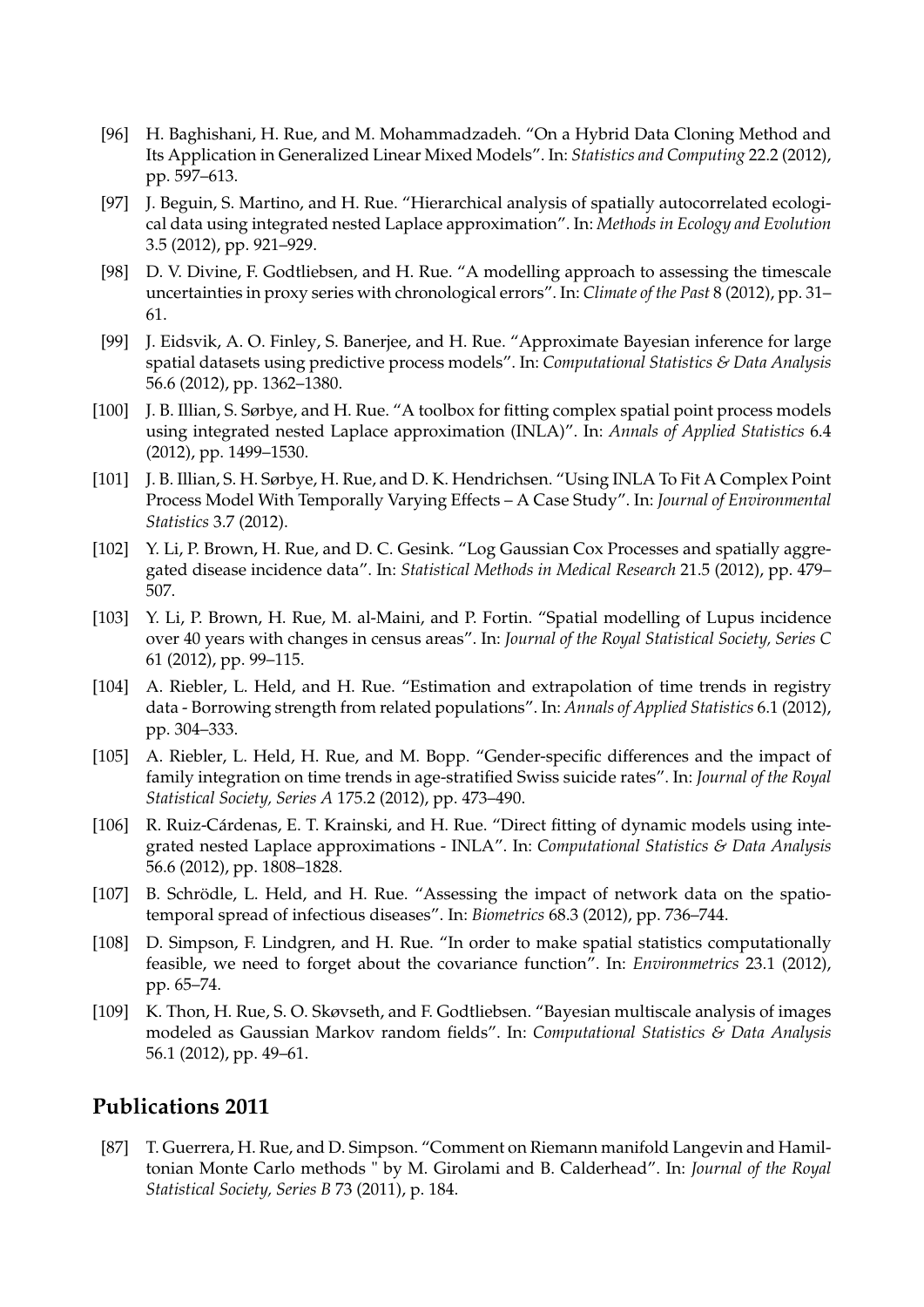- [88] F. Lindgren, T. Martins, H. Rue, and D. Simpson. "Discussion on "Spatial prediction in the presence of positional error" by T. R. Fanshawe and P. J. Diggle". In: *Environmetrics* 22.2 (2011), p. 127.
- [89] F. Lindgren, H. Rue, and J. Lindström. "An explicit link between Gaussian fields and Gaussian Markov random fields: The SPDE approach (with discussion)". In: *Journal of the Royal Statistical Society, Series B* 73.4 (2011), pp. 423–498.
- [90] D. Simpson, F. Lindgren, and H. Rue. *Fast approximate inference with INLA: the past, the present and the future*. Tech. rep. arXiv.org, 2011.
- [91] D. P. Simpson, F. K. Lindgren, and H. Rue. "Think continous: Markovian Gaussian models in spatial statistics". In: *Spatial Statistics* 1.1 (2011), pp. 16–29.
- [92] S. H. Sørbye and H. Rue. "Simultanous credible bands for latent Gaussian models". In: *Scandinavian Journal of Statistics* 38.4 (2011), pp. 712–725.
- [93] J. Wyse, N. Friel, and H. Rue. "Approximate simulation-free Bayesian inference for multiple changepoint models with dependence within segments (with discussion)". In: *Bayesian Analysis* 6.4 (2011), pp. 501–546.
- [94] Y. Yue and H. Rue. "Bayesian inference for structured additive quantile regression models". In: *Computational Statistics & Data Analysis* 55.1 (2011), pp. 84–96.

- [76] Y. Fong, H. Rue, and J. Wakefield. "Bayesian inference for Generalized Linear Mixed Models". In: *Biostatistics* 11.3 (2010), pp. 397–412.
- [77] L. Held and H. Rue. "Conditional and intrinsic autoregressions". In: *Handbook of Spatial Statistics*. Ed. by A. Gelfand, P. Diggle, M. Fuentes, and P. Guttorp. Boca Raton, FL: CRC/Chapman & Hall, 2010, pp. 201–216.
- [78] L. Held, B. Schrödle, and H. Rue. "Posterior and cross-validatory predictive checks: A comparison of MCMC and INLA". In: *Statistical Modelling and Regression Structures – Festschrift in Honour of Ludwig Fahrmeir*. Ed. by T. Kneib and G. Tutz. Berlin: Springer Verlag, 2010, pp. 91– 110.
- [79] P. Jacob, N. Chopin, C. P. Robert, and H. Rue. "Discussion on the Paper by Andrieu, Doucet and Holenstein: Particle Markov chain Monte Carlo methods". In: *Journal of the Royal Statistical Society, Series B* 72.3 (2010), pp. 323–324.
- [80] S. Martino, K. Aas, O. Lindqvist, L. R. Neef, and H. Rue. "Estimating stochastic volatility models using integrated nested Laplace approximation". In: *The European Journal of Finance* (2010), pp. 1–17.
- [81] S. Martino, R. Akerkar, and H. Rue. "Approximate Bayesian Inference for Survival Models". In: *Scandinavian Journal of Statistics* 28.3 (2010), pp. 514–528.
- [82] S. Martino and H. Rue. "Case Studies in Bayesian Computation using INLA". In: *Complex Data Modeling and Computationally Intensive Statistical Methods*. Ed. by P. Mantovan and P. Secchi. Contributions to Statistics. Springer-Verlag Italia, 2010, pp. 99–114.
- [83] M. Paul, A. Riebler, L. M. Bachmann, H. Rue, and L. Held. "Bayesian bivariate meta-analysis of diagnostic test studies using integrated nested Laplace approximations". In: *Statistics in Medicine* 29.12 (2010), pp. 1325–1339.
- [84] C. P. Robert, N. Chopin, and H. Rue. "Discussion on the Paper by Andrieu, Doucet and Holenstein: Particle Markov chain Monte Carlo methods". In: *Journal of the Royal Statistical Society, Series B* 72.3 (2010), pp. 311–314.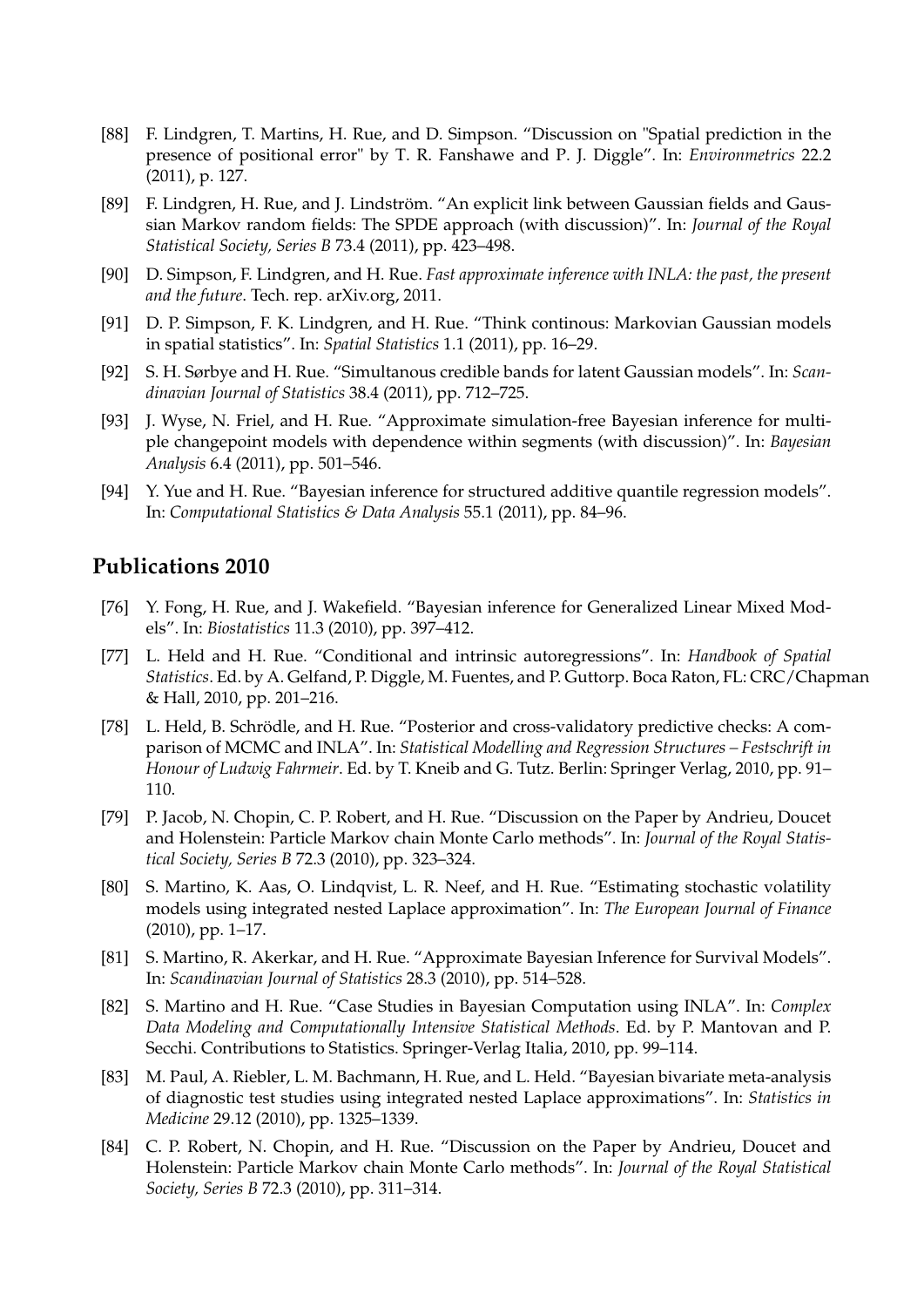- [85] H. Rue and L. Held. "Markov random fields". In: *Handbook of Spatial Statistics*. Ed. by A. Gelfand, P. Diggle, M. Fuentes, and P. Guttorp. Boca Raton, FL: CRC/Chapman & Hall, 2010, pp. 171–200.
- [86] H. Rue, S. Martino, D. Mondal, and N. Chopin. "Discussion on the Paper by Diggle, Menezes and Su: Geostatistical inference under preferential sampling". In: *Journal of the Royal Statistical Society, Series C* 59.2 (2010), pp. 221–222.

- [71] J. Eidsvik, S. Martino, and H. Rue. "Approximate Bayesian inference in spatial generalized linear mixed models". In: *Scandinavian Journal of Statistics* 36.1 (2009), pp. 1–22.
- [72] S. Frühwirth-Schnatterr, R. Frühwirth-Schnatter, L. Held, and H. Rue. "Improved Auxiliary Mixture Sampling for Hierarchical Models of Non-Gaussian Data". In: *Statistics and Computing* 19.4 (2009), pp. 479–492.
- [73] S. Hovda, H. Rue, and B. Olstad. "New Doppler-Based Imaging Method in Echocardiaography with Applications in Blood/Tissue Segmentation". In: *Computer Methods and Programs in Biomedicine* 96 (1 2009), pp. 12–24.
- [74] H. Rue, S. Martino, and N. Chopin. "Approximate Bayesian Inference for Latent Gaussian Models Using Integrated Nested Laplace Approximations (with discussion)". In: *Journal of the Royal Statistical Society, Series B* 71.2 (2009), pp. 319–392.
- [75] S. H. Sørbye, K. Hindberg, L. R. Olsen, and H. Rue. "Bayesian multiscale feature detection of log-spectral densities". In: *Computational Statistics & Data Analysis* 53 (2009), pp. 3746–3754.
- [216] D. Myrhaug and H. Rue. "On a joint distribution of two successive surf parameters". In: *Coastal Processes*. Ed. by C. A. Brebbia, G. Benassai, and G. R. Rodriguez. WIT Transactions on Ecology and the Environment 126. WIT Press, Southampton, Boston, 2009. DOI: 10.2495/ CP090081.

- [66] A. Benini, T. Owen, and H. Rue. "A Semi-Parametric Spatial Regression Approach to Post-War Human Security: Cambodia, 2002-2004". In: *Asian Journal of Criminology* 3.2 (2008), pp. 139– 158. DOI: 10.1007/s11417-008-9056-1.
- [67] E. Ferkingstad, A. Frigessi, H. Rue, G. Thorleifsson, and A. Kong. "Unsupervised Empirical Bayesian Multiple Testing with External Covariates". In: *Annals of Applied Statistics* 2.2 (2008), pp. 714–735.
- [68] S. Hovda, H. Rue, and B. Olstad. "Bandwidth of the Ultrasound Doppler Signal with Applications in Blood/Tissue Segmentation in the Left Ventricle". In: *Medical Imaging and Informatics*. Ed. by X. Gaoo, H. Müller, M. Loomes, R. Comley, and S. Luo. Revised Selected Papers from the 2nd International Conference, MIMI 2007, Beijing, China, August 2007. Springer, 2008, pp. 207–215.
- [69] Sigve Hovda, Havard Rue, and Bjorn Olstad. "New echocardiographic imaging method based on the bandwidth of the ultrasound Doppler signal with applications in blood/tissue segmentation in the left ventricle". In: *COMPUTER METHODS AND PROGRAMS IN BIOMEDICINE* 92.3, Sp. Iss. SI (DEC 2008), 279–288. DOI: 10.1016/j.cmpb.2008.03.002.
- [70] F. Lindgren and H. Rue. "A note on the second order random walk model for irregular locations". In: *Scandinavian Journal of Statistics* 35.4 (2008), pp. 691–700.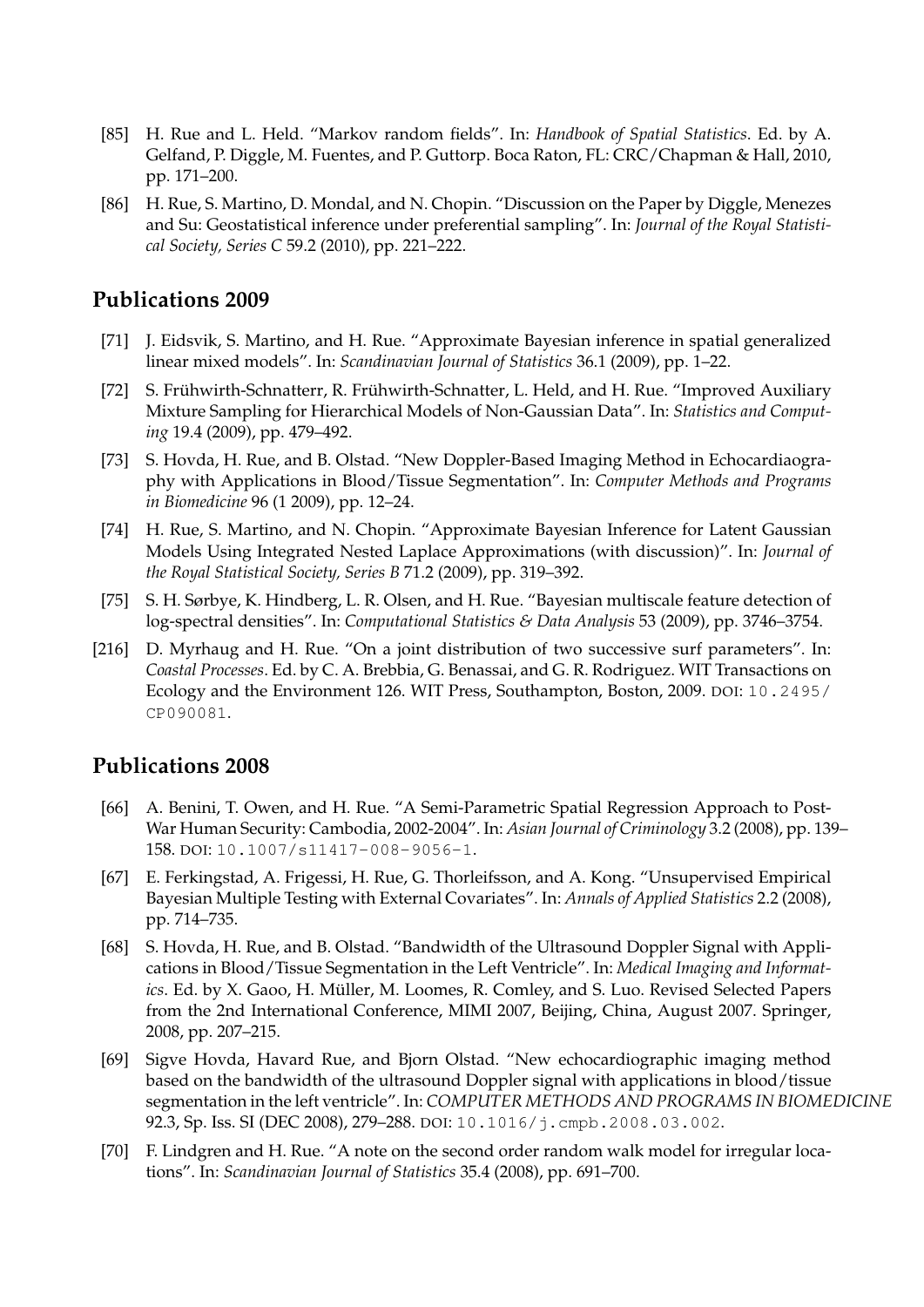- [63] N. Friel and H. Rue. "Recursive computing and simulation-free inference for general factorizable models". In: *Biometrika* 94.3 (2007), pp. 661–672.
- [64] D. Myrhaug, H. Føien, and H. Rue. "Tentative Engineering approach to scour around spherical bodies in random waves". In: *Applied Ocean Research* 29 (2007), pp. 80–85.
- [65] H. Rue and S. Martino. "Approximate Bayesian Inference for Hierarchical Gaussian Markov Random Fields Models". In: *Journal of Statistical Planning and Inference* 137.10 (2007). Special Issue: Bayesian Inference for Stochastic Processes, pp. 3177–3192.

# **Publications 2006**

- [57] L. Held, G. Graziano, C. Frank, and H. Rue. "A joint spatial analysis of gastrointestinal infectious diseases". In: *Statistical Methods in Medical Research* 15.5 (2006), pp. 465–480.
- [58] S. Kolberg, H. Rue, and L. Gottschalk. "A Bayesian spatial assimilation scheme for snow coverage observations in a gridded snow model". In: *Hydrology and Earth System Sciences* 3 (2006), pp. 369–381.
- [59] D. Myrhaug, L. E. Holmedal, and H. Rue. "Erosion and Deposition of Mud beneath Random Waves". In: *Coastal Engineering* 53.9 (2006), pp. 793–797.
- [60] T. A. Øigård, H. Rue, and F. Godtliebsen. "Bayesian multiscale analysis for time series data". In: *Computational Statistics & Data Analysis* 51.3 (2006), pp. 1719–1730.
- [61] H. T. Wist, D. Myrhaug, and H. Rue. "Second order model for wave crest used in prediction of green water load and volume on ships in random waves". In: *Journal of Offshore Mechanics and Artic Engineering* 128.11 (2006), pp. 271–275.
- [62] H. T. Wist and H. Rue. "Specifying a Gaussian Markov random field by a sparse Cholesky triangle". In: *Communications in Statistics: Simulation and Computation* 35.1 (2006), pp. 161–176.

# **Publications 2005**

- [52] L. Held, I. Natario, S. Fenton, H. Rue, and N. Becker. "Towards joint disease mapping". In: *Statistical Methods in Medical Research* 14.1 (2005), pp. 61–82.
- [53] D. Myrhaug, L. E. Holmedal, and H. Rue. "Bottom friction and bedload sediment transport caused by boundary layer streaming beneath random waves". In: *Applied Ocean Research* 26.5 (2005), pp. 183–197.
- [54] D. Myrhaug and H. Rue. "Scour around group of slender vertical piles in random waves". In: *Applied Ocean Research* 27.1 (2005), pp. 56–63.
- [55] H. Rue and L. Held. *Gaussian Markov Random Fields: Theory and Applications*. Vol. 104. Monographs on Statistics and Applied Probability. London: Chapman & Hall, 2005.
- [56] H. T. Wist, D. Myrhaug, and H. Rue. "Statistical properties of successive wave heights and successive wave periods". In: *Applied Ocean Research* 26.3-4 (2005), pp. 114–136.

# **Publications 2004**

[47] O. K. Husby and H. Rue. "Estimating blood vessel areas in ultrasound images using a deformable template model". In: *Statistical modelling* 4.3 (2004), pp. 211–226.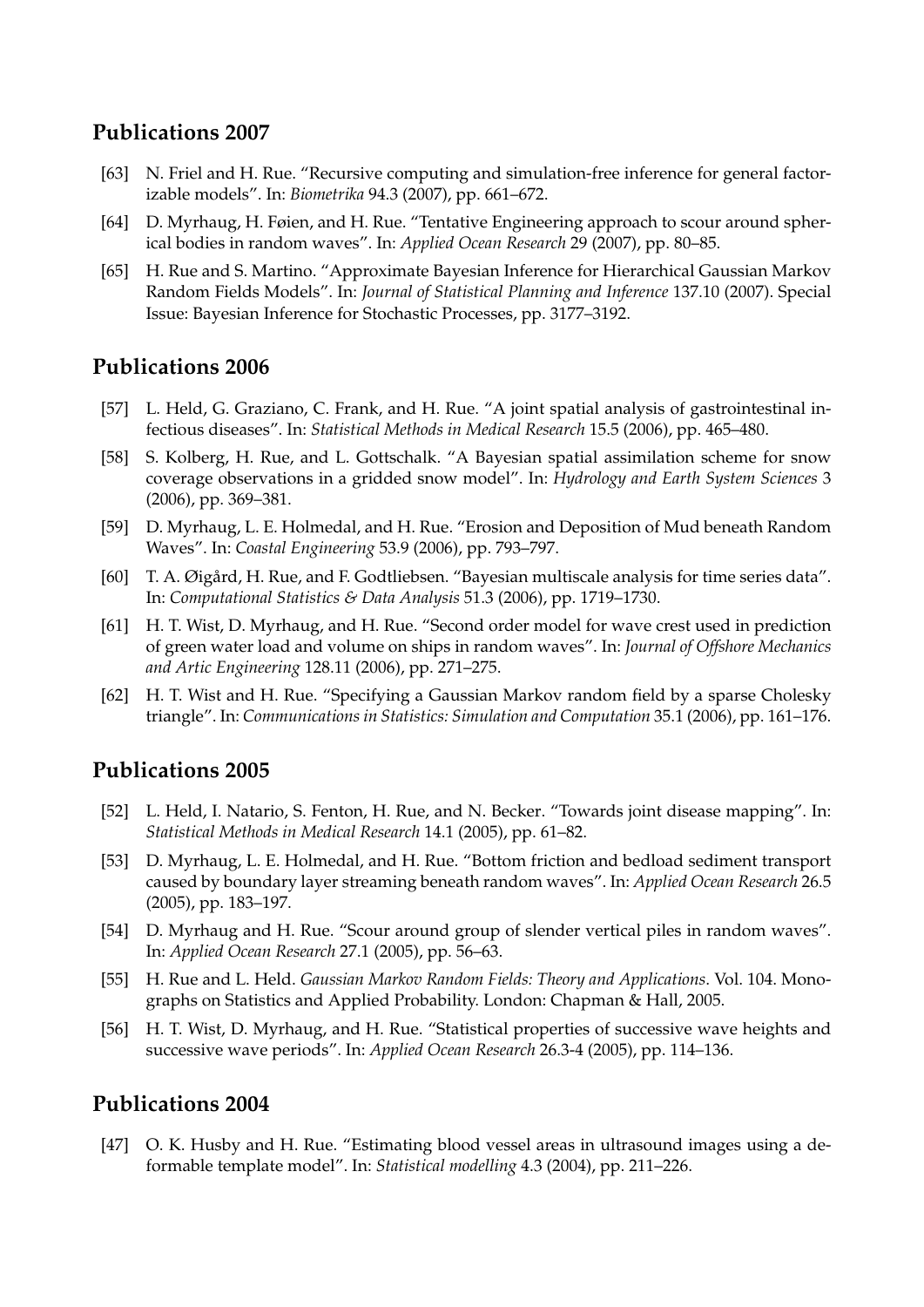- [48] D. Myrhaug, L. E. Holmedal, and H. Rue. "Bottom friction and bedload sediment transport caused by boundary layer streaming beneath random waves". In: *Applied Ocean Research* 26 (2004). (printed in 2005), pp. 183–197.
- [49] D. Myrhaug, H. Rue, and A. Tørum. "Tentative engineering approach to scour around breakwaters in random waves". In: *Coastal Engineering* 51.10 (2004), pp. 1051–1065.
- [50] H. Rue. "2D Object Detection and Recognition: Models, Algorithms, and Networks. (Book Review)". In: *Journal of the American Statistical Association* 99.467 (2004), pp. 902–903.
- [51] H. Rue, I. Steinsland, and S. Erland. "Approximating hidden Gaussian Markov random fields". In: *Journal of the Royal Statistical Society, Series B* 66.4 (2004), pp. 877–892.

- [41] T. Follestad and H. Rue. *Modelling spatial variation in disease risk using Gaussian Markov random field proxies for Gaussian random fields*. Statistics Report No. 3. Department of Mathematical Sciences, Norwegian University of Science and Technology, Trondheim, Norway, 2003.
- [42] D. Gamerman, A. R. B. Moreira, and H. Rue. "Space-varying regression models: Specifications and simulations". In: *Computational Statistics & Data Analysis* 42.3 (2003), pp. 513–533.
- [43] L. E. Holmedal, D. Myrhaug, and H. Rue. "The sea bed boundary layer under random waves plus current". In: *Continental Shelf Research* 23 (2003), pp. 717–750.
- [44] M. A. Hurn, O. K. Husby, and H. Rue. "A tutorial on image analysis". In: *Spatial Statistics and Computational Methods*. Ed. by J. Møller. Lecture Notes in Statistics; 173. Berlin: Springer-Verlag, 2003, pp. 87–141.
- [45] M. A. Hurn, O. K. Husby, and H. Rue. "Advances in Bayesian image analysis". In: *Highly Structured Stochastic Systems*. Ed. by P. J. Green, N. L. Hjort, and S. Richardson. Oxford Statistical Science Series, no 27. Oxford University Press, 2003, pp. 301–322.
- [46] D. Myrhaug and H. Rue. "Scour below pipelines and around vertical piles in random waves". In: *Coastal Engineering* 48.4 (2003), pp. 227–242.

- [35] A. Frigessi, O. Haug, and H. Rue. "Tail estimation with the Generalized Pareto distribution without threshold selction". In: *Extremes* 5 (2002), pp. 219–235.
- [36] L. Knorr-Held and H. Rue. "On block updating in Markov random field models for disease mapping". In: *Scandinavian Journal of Statistics* 29.4 (2002), pp. 597–614.
- [37] D. Myrhaug, H. T. Wist, and H. Rue. "Joint distributions of successive wave crest heights and successive wave through depths for nonlinear waves". In: *Journal of Ship Research* 46.3 (2002), pp. 175–185.
- [38] H. Rue, C. H. Chu, F. Godtliebsen, and J. S. Marron. "M-smoother with local linear fit". In: *Journal of Nonparametric Statistics* 14.1-2 (2002), pp. 155–168.
- [39] H. Rue and H. Tjelmeland. "Fitting Gaussian Markov random fields to Gaussian fields". In: *Scandinavian Journal of Statistics* 29.1 (2002), pp. 31–50.
- [40] H. T. Wist, D. Myrhaug, and H. Rue. "Joint Distributions of Successive Wave Crest Heights and Successive Wave Trough Depths for Second Order Nonlinear Waves". In: *Journal of Ship Research* 46.3 (2002), pp. 175–185.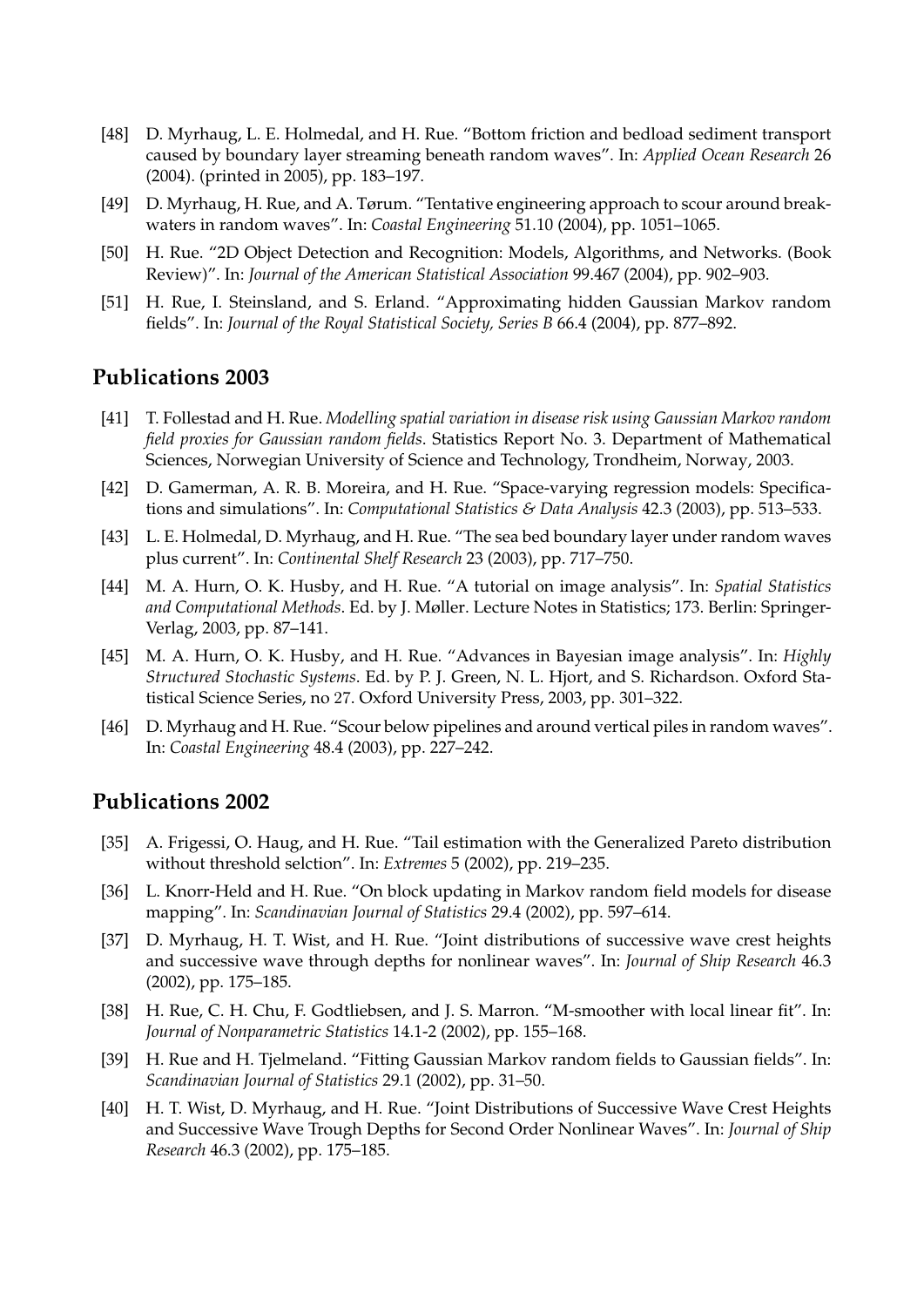- [29] P. A. Brodtkorb, D. Myrhaug, and H. Rue. "Joint distribution of wave height and wave crest velocity from reconstructed data". In: *International Journal of Offshore and Polar Engineering* 11.1 (2001), pp. 23–32.
- [30] P. A. Brodtkorb, D. Myrhaug, and H. Rue. "Joint Distribution of Wave Height and Wave Crest Velocity from Reconstructed Data with Application to Ringing". In: *International Journal of Offshore and Polar Engineering* 11.1 (2001), pp. 23–32.
- [31] M. A. Hurn, I. Steinsland, and H. Rue. "Parameter estimation for a deformable template model". In: *Statistics and Computing* 11.4 (2001), pp. 337–346.
- [32] O. K. Husby, T. Lie, T. Langø, J. Hokland, and H. Rue. "Bayesian 2D deconvolution: A model for diffuse ultrasound scattering". In: *IEEE Transaction of Ultrasonic Ferroelectric Frequency and Control* 48.1 (2001), pp. 121–130.
- [33] O. K. Husby and H. Rue. *Estimating blood vessel areas in ultrasound imaging using a deformable template model*. Statistics Report No. 16. Department of Mathematical Sciences, Norwegian University of Science and Technology, Trondheim, Norway, 2001.
- [34] H. Rue. "Fast sampling of Gaussian Markov Random Fields". In: *Journal of the Royal Statistical Society, Series B* 63.2 (2001), pp. 325–338.

# **Publications 2000**

- [24] A. Frigessi, J. Gåsemyr, and H. Rue. "Antithetic coupling of two Gibbs sampler chains". In: *The Annals of Statistics* 28.4 (2000), pp. 1128–1149.
- [25] L. E. Holmedal, D. Myrhaug, and H. Rue. "Seabed shear stresses under irregular waves plus current from Monte Carlo simulations of parameterized models". In: *Coastal Engineering* 39 (2000), pp. 123–147.
- [26] D. Myrhaug, E. A. Dahle, H. Rue, and O. H. Slaattelid. "Statistics of successive wave periods with application to rolling of ships". In: *International Shipbuilding Progress* 47.451 (2000), pp. 253–266.
- [27] D. Myrhaug, E. Aall Dahle, H. Rue, and O. H. Slaattelid. "Statistics of Successive Wave Periods with Application to Rolling of Ships". In: *International Shipbuilding Progress* 47.451 (2000), pp. 253–266.
- [28] H. Rue and Ø. Salvesen. "Prediction and retrospective analysis of soccer matches in a league". In: *The Statistician* 49.3 (2000), pp. 399–418.

- [19] L. E. Holmedal, D. Myrhaug, and H. Rue. "Monte Carlo simulations of seabed shear stresses under irregular waves plus current". In: *Computational Stochastic Mechanics*. Ed. by P. D. Spanos. Proceedings from the third international conference on computational stochastic mechanics, Thera-Santorini, Greece, 14-17 June 1998. Balkema: Rotterdam, 1999, pp. 21–30.
- [20] M. A. Hurn, H. Rue, and N. A. Sheehan. "Block updating in constrained Markov chain Monte Carlo sampling". In: *Statistics & Probability Letters* 41.4 (1999), pp. 353–361.
- [21] H. Rue. "Baddeley's delta metric". In: *Encyclopedia of Statistical Sciences*. Ed. by S. Kotz, C. B. Read, and D. L Banks. Vol. Update Volume 3. Chichester: John Wiley & Sons, Ltd., 1999, pp. 158–162.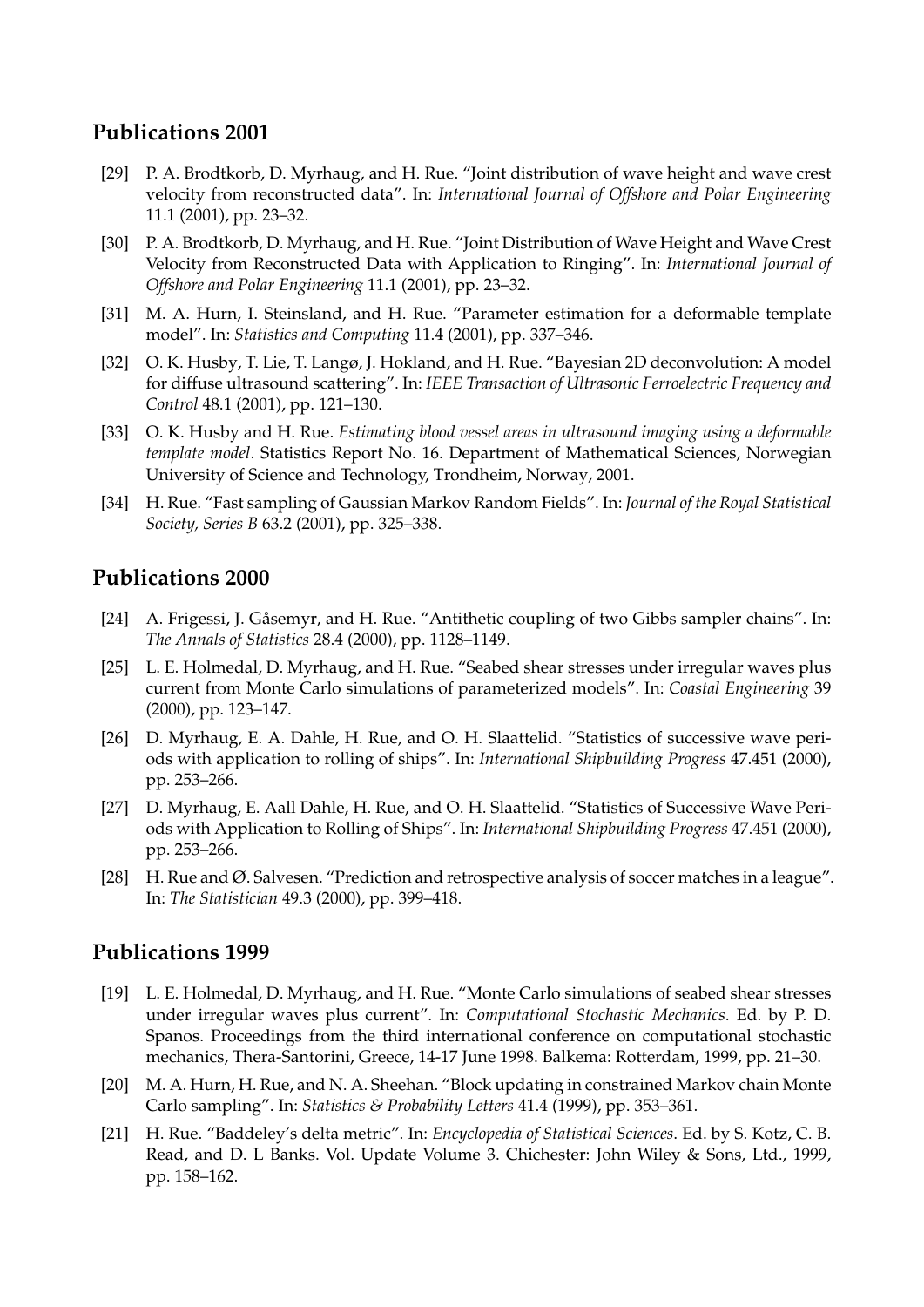- [22] H. Rue and M. A. Hurn. "Bayesian object identification". In: *Biometrika* 86.3 (1999), pp. 649– 660.
- [23] H. Rue and O. K. Husby. "Modern statistical methods: A first introduction". In: *Normat* 47.1 (1999), pp. 20–33.

- [16] D. Myrhaug and H. Rue. "Note on a Joint Distribution of Successive Wave Periods Revisited". In: *Journal of Ship Research* 42.3 (1998), pp. 199–206.
- [17] H. Rue and O. K. Husby. "Identification of partly destroyed objects using deformable templates". In: *Statistics and Computing* 8.3 (1998), pp. 221–228.
- [18] H. Rue and A. R. Syversveen. "Bayesian object recognition with Baddeley's delta loss". In: *Advances in Applied Probability (SGSA)* 30.1 (1998), pp. 64–84.

## **Publications 1997**

- [11] A. Frigessi and H. Rue. "Bayesian image classification with Baddeley's delta loss". In: *Journal of Computational and Graphical Statistics* 6.1 (1997), pp. 55–73.
- [12] M. A. Hurn and H. Rue. "High–level image priors in confocal microscopy applications". In: *The Art and Science of Bayesian Image Analysis*. Ed. by K. V. Mardia, C. A. Gill, and R. G. Aykroyd. University of Leeds, 1997, pp. 36–43.
- [13] H. Rue. "A loss function model for the restoration of grey level images". In: *Scandinavian Journal of Statistics* 24.1 (1997), pp. 103–114.
- [14] H. Rue and M. A. Hurn. "Loss Functions for Bayesian Image Analysis". In: *The Art and Science of Bayesian Image Analysis*. Ed. by K. V. Mardia, C. A. Gill, and R. G. Aykroyd. University of Leeds, 1997, pp. 72–79.
- [15] A. R. Syversveen and H. Rue. "A Method for Approximate Fully Bayesian Analysis of Parameters". In: *Communications in Statistics: Simulation and Computation* 26.3 (1997), pp. 1147– 1162.

#### **Publications 1995**

- [8] F. Godtliebsen and H. Rue. "Discussion of a paper by D. Girard". In: *Computational Statistics* 10.4 (1995), pp. 235–238.
- [9] D. Myrhaug, E. Aa. Dahle, and H. Rue. "A Two-dimensional Weibull Distribution and its Application to Rolling". In: *Journal of Ocean Mechanics and Arctic Engineering* 117 (1995), pp. 178– 182.
- [10] H. Rue. "New loss functions in Bayesian imaging". In: *Journal of the American Statistical Association* 90 (1995), pp. 900–908.

#### **Publications 1993**

[3] D. Myrhaug, E. Aa. Dahle, and H. Rue. *A Two–Dimensional Weibull Distribution and its Application to Rolling*. Ocean Mechanics and Arctic Engineering (OMAE). Conference Paper No. 1208. 1993.